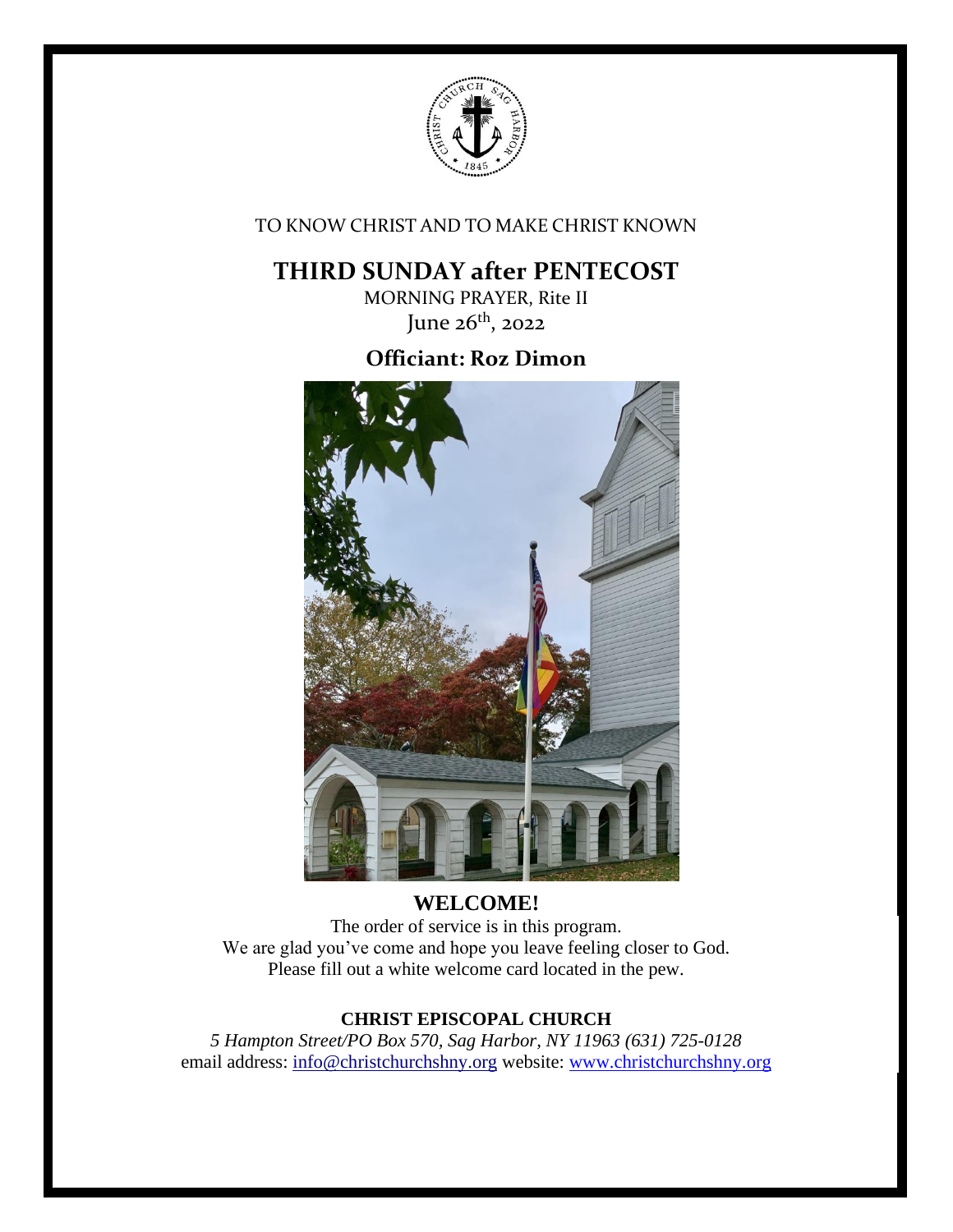# **MORNING PRAYER** Rite Two

## ORGAN PRELUDE

## **Opening Hymn: 495 Hail thou once despised Jesus [**please stand]

OFFICIANT'S WELCOME

Officiant: Let the words of my mouth and the meditation of my heart be acceptable in your sight, O Lord, my strength and my redeemer. [Psalm 19:14]

CONFESSION OF SIN [All kneel as you are able]

Officiant: Let us confess our sins against God and our neighbor.

*Most merciful God, we confess that we have sinned against you in thought, word, and deed, by what we have done, and by what we have left undone.*

*We have not loved you with our whole heart; we have not loved our neighbors as ourselves.*

*We are truly sorry and we humbly repent.*

*For the sake of your Son Jesus Christ, have mercy on us and forgive us; that we may delight in your will, and walk in your ways, to the glory of your Name. Amen.*

Officiant: Almighty God have mercy on us, forgive us all our sins through our Lord Jesus Christ, strengthen us in all goodness, and by the power of the Holy Spirit keep us in eternal life*. Amen.*

## INVITATORY and PSALTER

Officiant: Lord, open our lips. *People: And our mouth shall proclaim your praise*

*Glory to the Father, and to the Son, and to the Holy Spirit: as it was in the beginning, is now, and will be for ever. Amen.*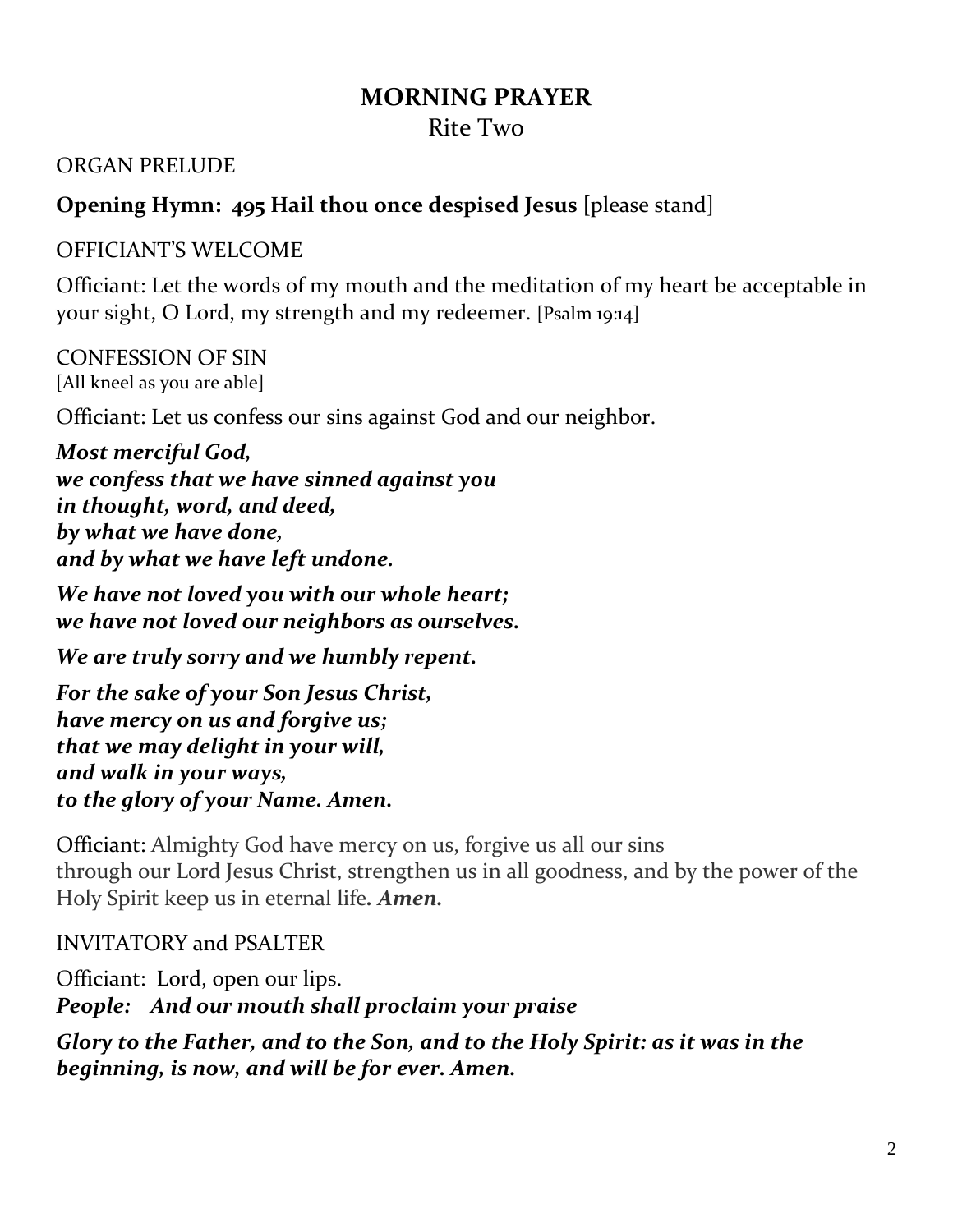[Please be seated] JUBILATE PSALM 100

Be joyful in the Lord, all you lands; \*  *serve the Lord with gladness and come before his presence with a song.*

Know this: The Lord himself is God; \* *he himself has made us, and we are his; we are his people and the sheep of his pasture.*

Enter his gates with thanksgiving;  *go into his courts with praise; \* give thanks to him and call upon his Name.*

For the Lord is good; his mercy is everlasting; \* *and his faithfulness endures from age to age.*

Psalm 77:1-2, 11-20

1 I will cry aloud to God; \* *I will cry aloud, and he will hear me.*

2 In the day of my trouble I sought the Lord; \* *my hands were stretched out by night and did not tire; I refused to be comforted.*

11 I will remember the works of the Lord, \* *and call to mind your wonders of old time.*

12 I will meditate on all your acts \* *and ponder your mighty deeds.*

13 Your way, O God, is holy; \* *who is so great a god as our God?*

14 You are the God who works wonders \* *and have declared your power among the peoples.*

15 By your strength you have redeemed your people, \* *the children of Jacob and Joseph.*

16 The waters saw you, O God; the waters saw you and trembled; \* *the very depths were shaken.*

17 The clouds poured out water; the skies thundered; \* *your arrows flashed to and fro;*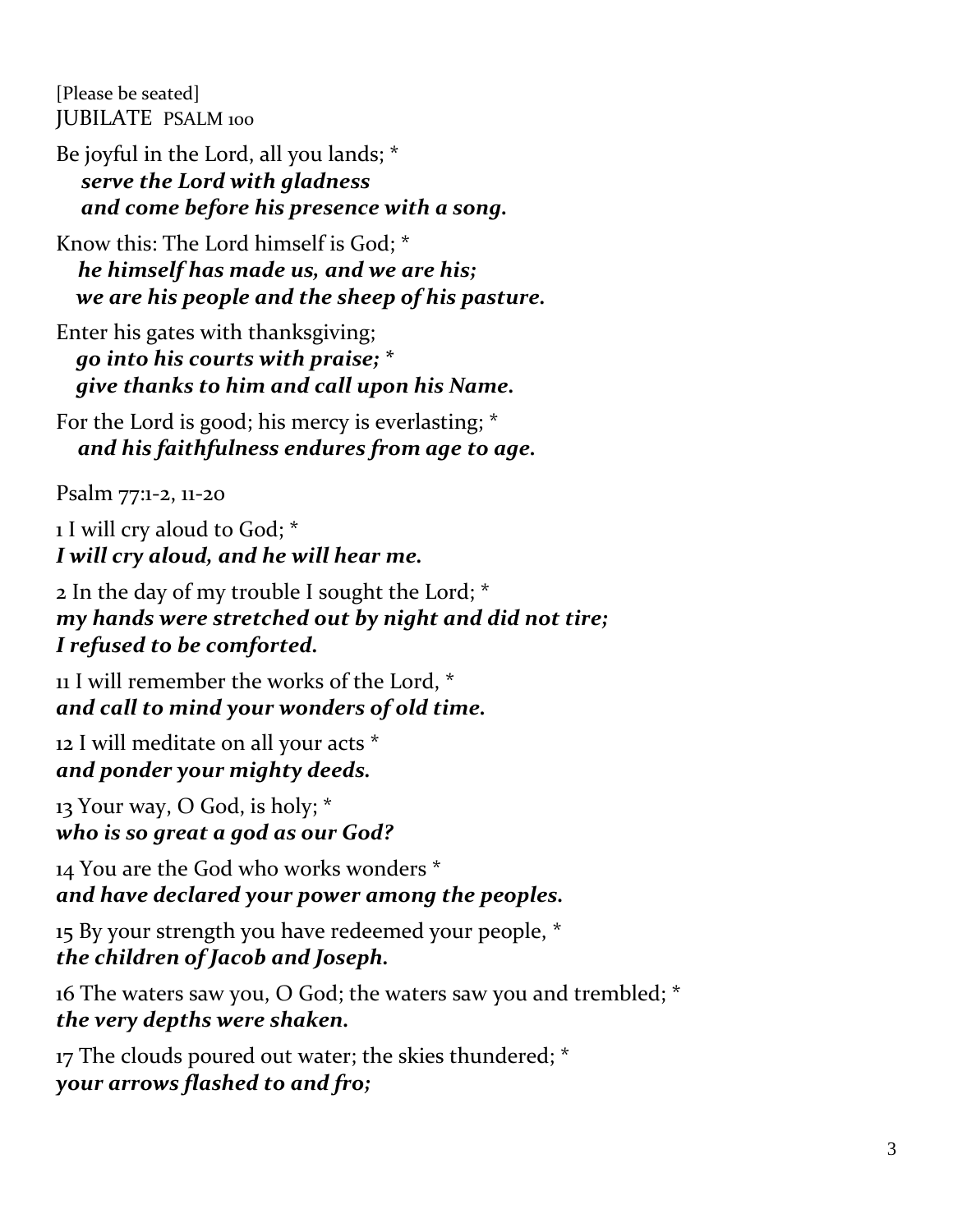18 The sound of your thunder was in the whirlwind; your lightnings lit up the world; \* *the earth trembled and shook.*

19 Your way was in the sea, and your paths in the great waters, \* *yet your footsteps were not seen.*

20 You led your people like a flock \* *by the hand of Moses and Aaron.*

Glory to the Father, and to the Son, and to the Holy Spirit: *as it was in the beginning, is now, and will be for ever. Amen.*

## THE FIRST LESSON: 2 Kings 2:1-2, 6-14

*When the Lord was about to take Elijah up to heaven by a whirlwind, Elijah and Elisha were on their way from Gilgal. Elijah said to Elisha, "Stay here; for the Lord has sent me as far as Bethel." But Elisha said, "As the Lord lives, and as you yourself live, I will not leave you." So they went down to Bethel.*

*Then Elijah said to him, "Stay here; for the Lord has sent me to the Jordan." But he said, "As the Lord lives, and as you yourself live, I will not leave you." So the two of them went on. Fifty men of the company of prophets also went, and stood at some distance from them, as they both were standing by the Jordan. Then Elijah took his mantle and rolled it up, and struck the water; the water was parted to the one side and to the other, until the two of them crossed on dry ground.*

*When they had crossed, Elijah said to Elisha, "Tell me what I may do for you, before I am taken from you." Elisha said, "Please let me inherit a double share of your spirit." He responded, "You have asked a hard thing; yet, if you see me as I am being taken from you, it will be granted you; if not, it will not." As they continued walking and talking, a chariot of fire and horses of fire separated the two of them, and Elijah ascended in a whirlwind into heaven. Elisha kept watching and crying out, "Father, father! The chariots of Israel and its horsemen!" But when he could no longer see him, he grasped his own clothes and tore them in two pieces.*

*He picked up the mantle of Elijah that had fallen from him, and went back and stood on the bank of the Jordan. He took the mantle of Elijah that had fallen from him, and struck the water, saying, "Where is the Lord, the God of Elijah?" When he had struck the water, the water was parted to the one side and to the other, and Elisha went over.*

The Reader: *The Word of the Lord.*

## *People: Thanks be to God*

*[Please observe one minute of silence in which to reflect on God's word]*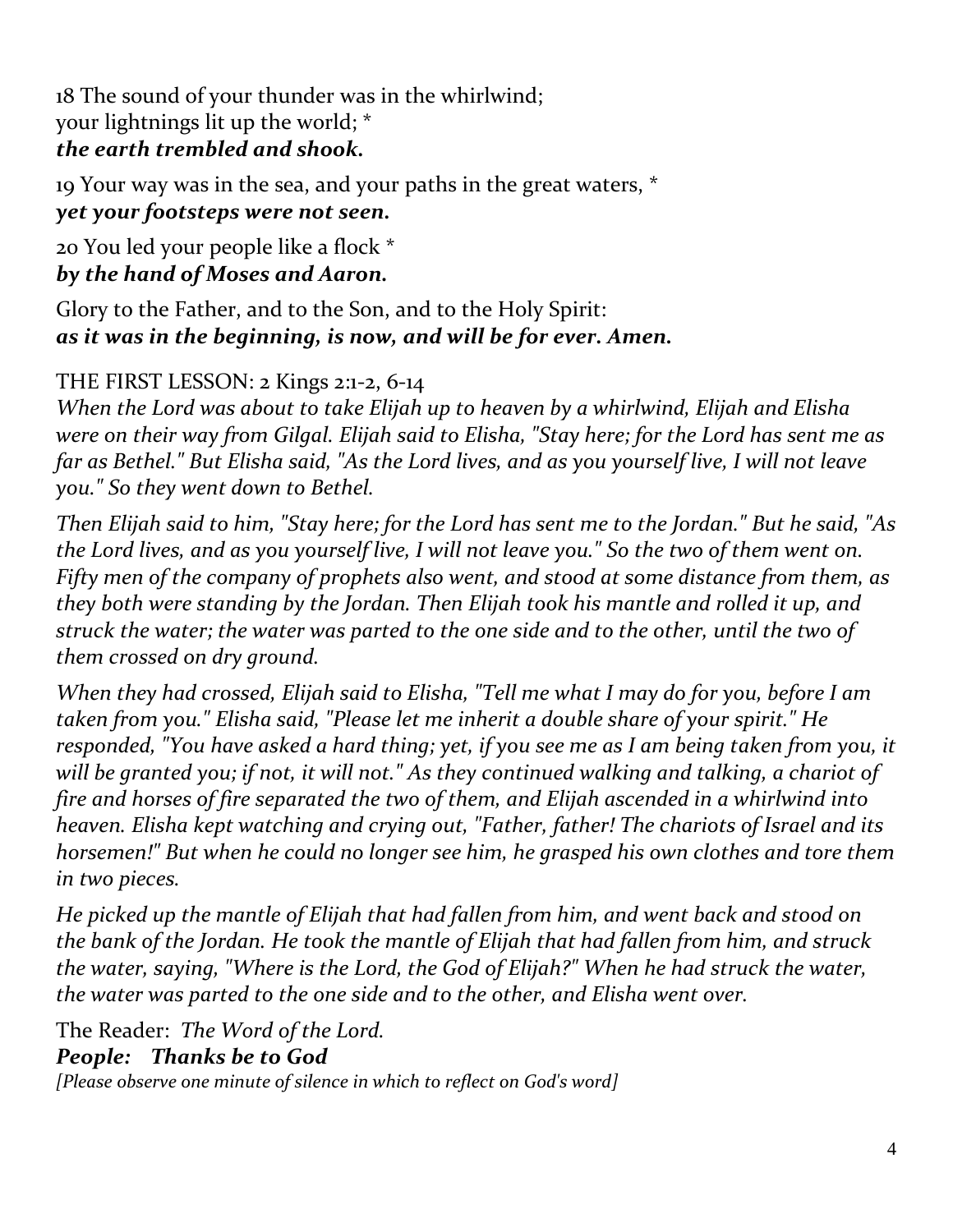### *Officiant or Reader continues* **The Third Song of Isaiah**

Arise, shine, for your light has come, \*  *and the glory of the Lord has dawned upon you.*

For behold, darkness covers the land; \*  *deep gloom enshrouds the peoples.*

But over you the Lord will rise, \*  *and his glory will appear upon you.*

Nations will stream to your light, \*  *and kings to the brightness of your dawning.*

Your gates will always be open; \*  *by day or night they will never be shut.*

They will call you, The City of the Lord, \*  *The Zion of the Holy One of Israel.*

Violence will no more be heard in your land, \*  *ruin or destruction within your borders.*

You will call your walls, Salvation, \*  *and all your portals, Praise.*

The sun will no more be your light by day; \*  *by night you will not need the brightness of the moon.*

The Lord will be your everlasting light, \*  *and your God will be your glory.*

Glory to the Father, and to the Son, and to the Holy Spirit: \* *as it was in the beginning, is now, and will be for ever. Amen.*

THE SECOND LESSON Galatians 5:1,13-25

*For freedom Christ has set us free. Stand firm, therefore, and do not submit again to a yoke of slavery.*

*For you were called to freedom, brothers and sisters; only do not use your freedom as an opportunity for self-indulgence, but through love become slaves to one another. For the whole law is summed up in a single commandment, "You shall love your neighbor as yourself." If, however, you bite and devour one another, take care that you are not consumed by one another.*

*Live by the Spirit, I say, and do not gratify the desires of the flesh. For what the flesh desires is opposed to the Spirit, and what the Spirit desires is opposed to the flesh; for these are*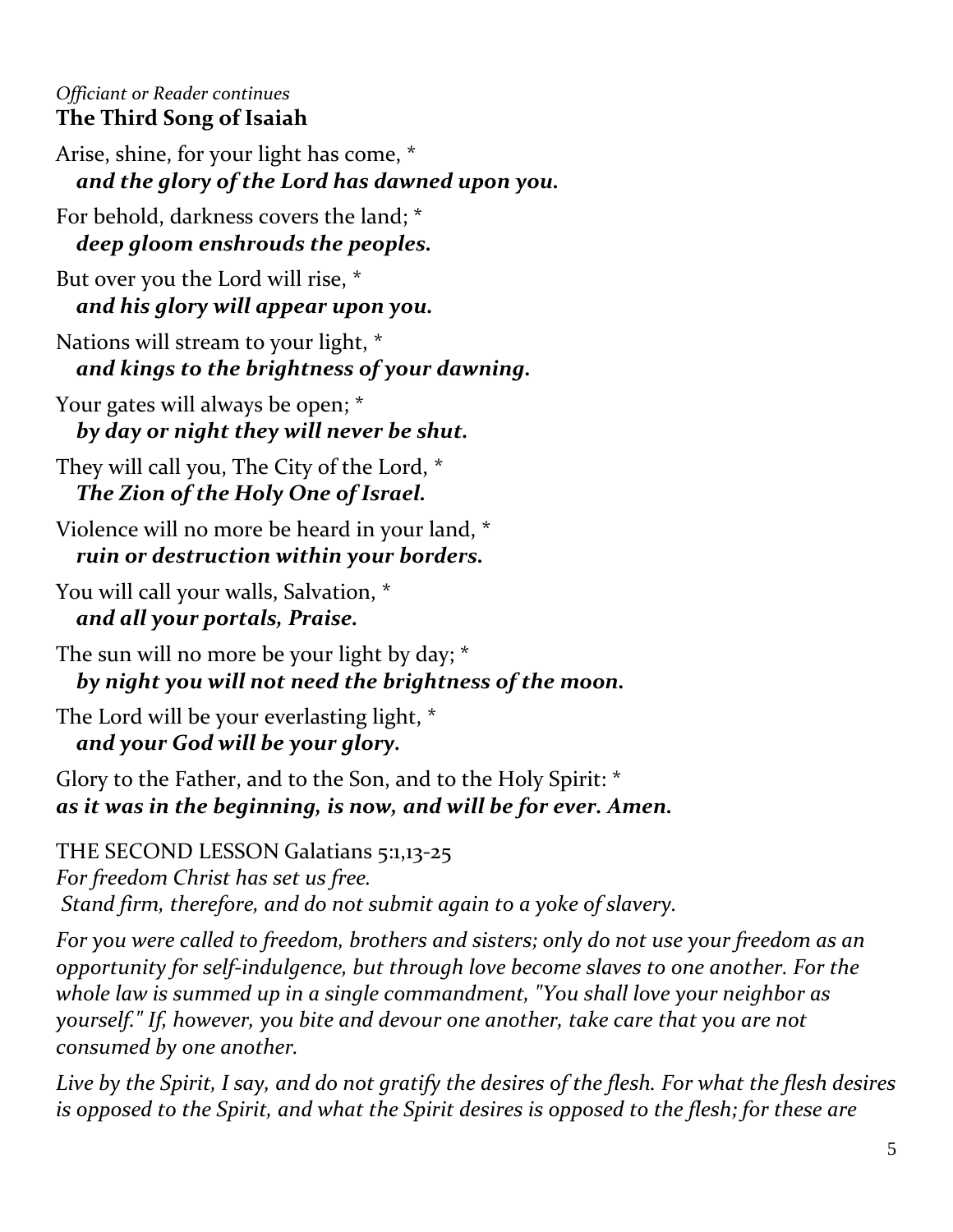*opposed to each other, to prevent you from doing what you want. But if you are led by the Spirit, you are not subject to the law. Now the works of the flesh are obvious: fornication, impurity, licentiousness, idolatry, sorcery, enmities, strife, jealousy, anger, quarrels, dissensions, factions, envy, drunkenness, carousing, and things like these. I am warning you, as I warned you before: those who do such things will not inherit the kingdom of God.*

*By contrast, the fruit of the Spirit is love, joy, peace, patience, kindness, generosity, faithfulness, gentleness, and self-control. There is no law against such things. And those who belong to Christ Jesus have crucified the flesh with its passions and desires. If we live by the Spirit, let us also be guided by the Spirit.*

*Reader: The Word of the Lord. People: Thanks be to God. [Please observe one minute of silence in which to reflect on God's word.]*

*Officiant or Reader continues* **The Song of The Redeemed** Revelation 15:3-4

O ruler of the universe, Lord God, great deeds are they that you have done, \* *surpassing human understanding.*

Your ways are ways of righteousness and truth,  $*$ *O King of all the ages.*

Who can fail to do you homage, Lord, and sing the praises of your Name? \*  *for you only are the Holy One.*

All nations will draw near and fall down before you, \*  *because your just and holy works have been revealed.*

Glory to the Father, and to the Son, and to the Holy Spirit: \* *as it was in the beginning, is now, and will be for ever. Amen.*

# THE THIRD LESSON Luke 9:51-62

*When the days drew near for Jesus to be taken up, he set his face to go to Jerusalem. And he sent messengers ahead of him. On their way they entered a village of the Samaritans to make ready for him; but they did not receive him, because his face was set toward Jerusalem. When his disciples James and John saw it, they said, "Lord, do you want us to command fire to come down from heaven and consume them?" But he turned and rebuked them. Then they went on to another village.*

*As they were going along the road, someone said to him, "I will follow you wherever you go." And Jesus said to him, "Foxes have holes, and birds of the air have nests; but the Son of Man has nowhere to lay his head." To another he said, "Follow me." But he said, "Lord, first let me go and bury my father." But Jesus said to him, "Let the dead bury their own dead; but*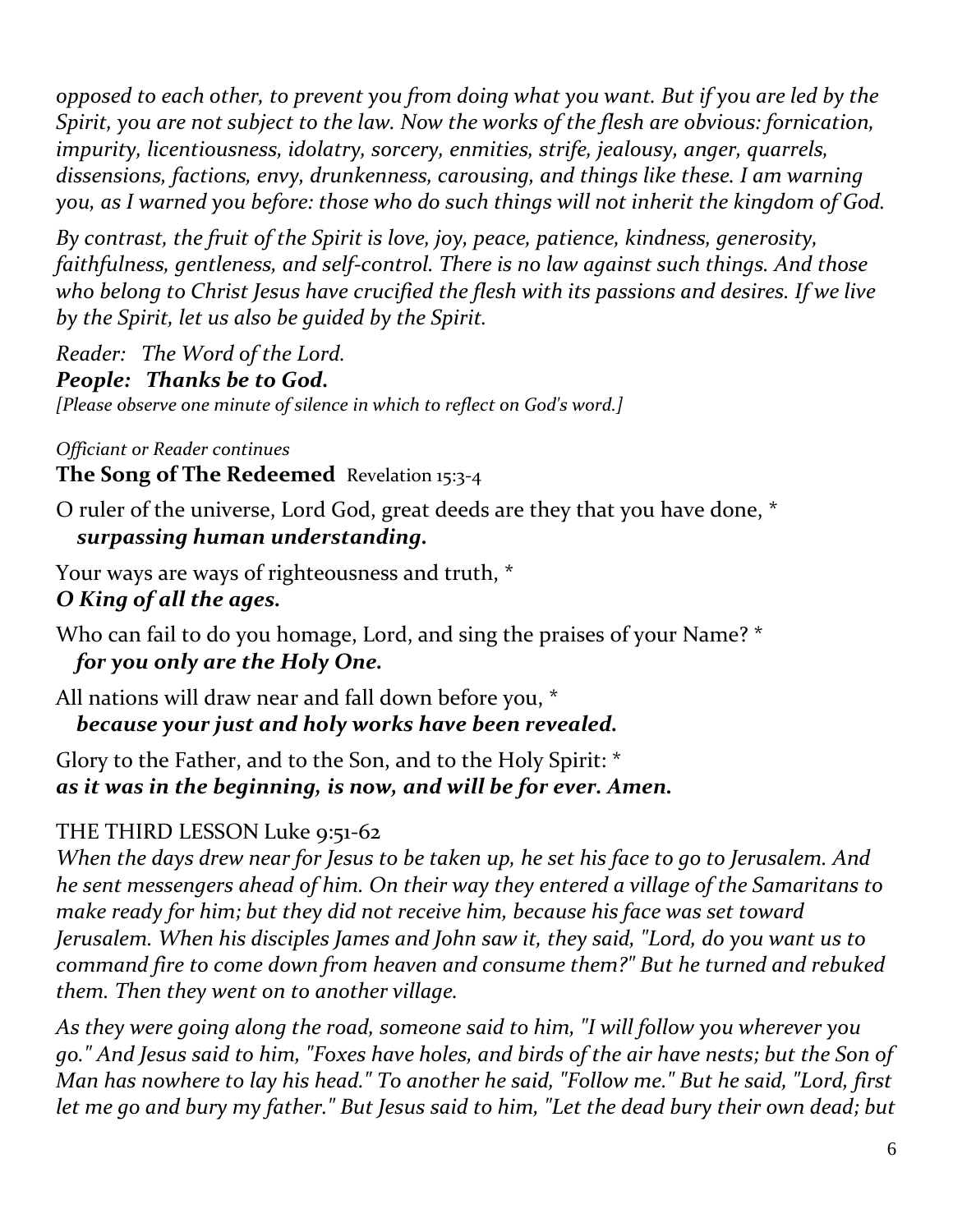*as for you, go and proclaim the kingdom of God." Another said, "I will follow you, Lord; but let me first say farewell to those at my home." Jesus said to him, "No one who puts a hand to the plow and looks back is fit for the kingdom of God."*

*Reader: The Word of the Lord. People: Thanks be to God. [Please observe one minute of silence in which to reflect on God's word.]*

*Officiant or Reader continues with the Canticle following The Second Lesson:* **The Song of Simeon** Luke 2:29-32

Lord, you now have set your servant free \*  *to go in peace as you have promised;*

For these eyes of mine have seen the Savior, \*  *whom you have prepared for all the world to see:*

A Light to enlighten the nations, \*  *and the glory of your people Israel.*

Glory to the Father, and to the Son, and to the Holy Spirit: \* *as it was in the beginning, is now, and will be forever. Amen.*

# **Sequence Hymn: 691 My faith looks up to thee**

THE APOSTLES' CREED **[**please stand] *I believe in God, the Father almighty, creator of heaven and earth. I believe in Jesus Christ, his only Son, our Lord. He was conceived by the power of the Holy Spirit and born of the Virgin Mary. He suffered under Pontius Pilate, was crucified, died, and was buried. He descended to the dead. On the third day he rose again. He ascended into heaven, and is seated at the right hand of the Father. He will come again to judge the living and the dead. I believe in the Holy Spirit, the holy catholic church, the communion of saints,*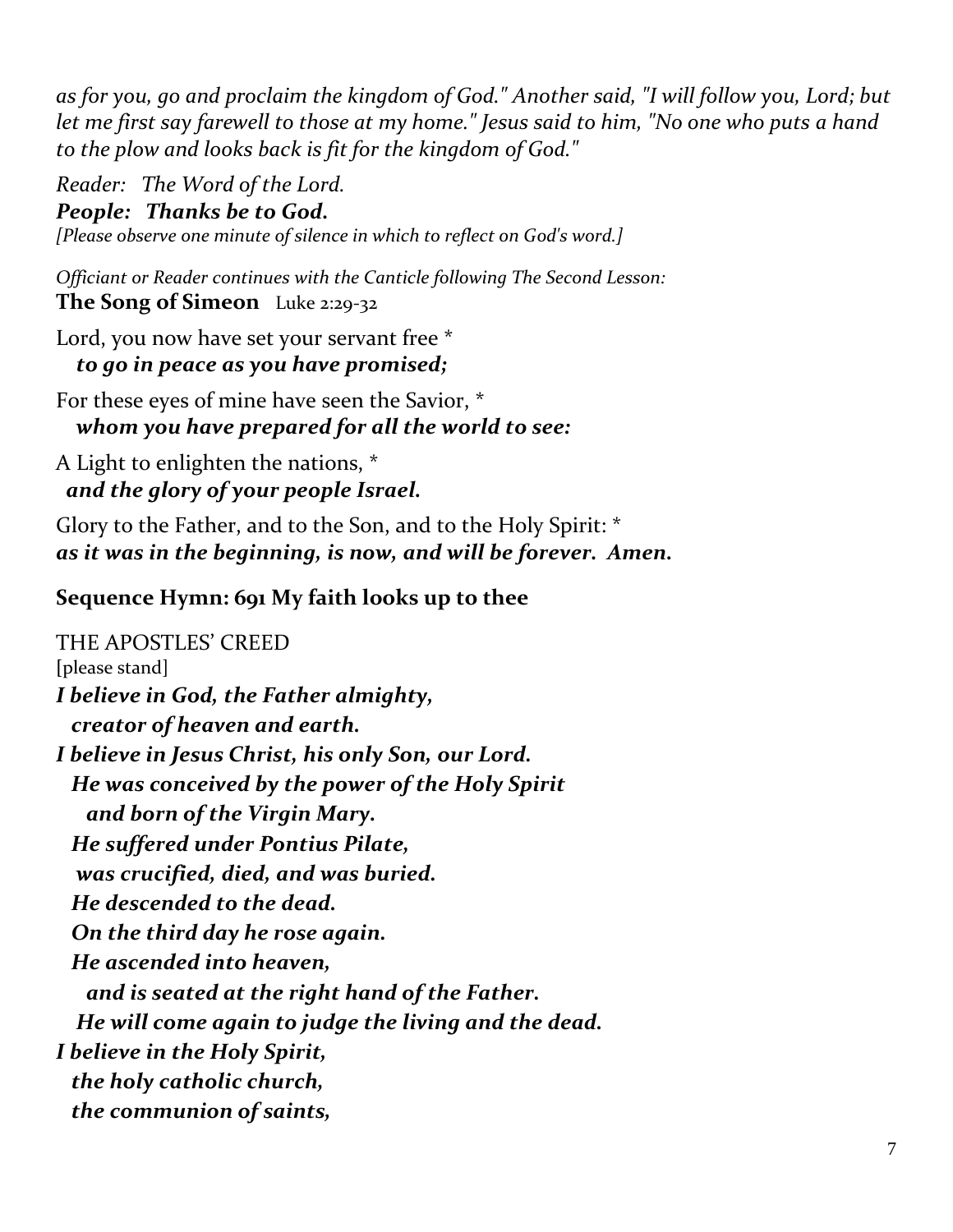# *the forgiveness of sins, the resurrection of the body, and the life everlasting. Amen.*

THE PRAYERS [The people stand or kneel ]

Officiant : The Lord be with you. *People : And also with you. Officiant* : Let us pray.

*Our Father, who art in heaven, hallowed be th y Name, thy kingdom come, thy will be done, on earth as it is in heaven. Give us this day ou r daily bread. And forgive us our trespasses, as we forgive those who trespass against us. Lead us not into temptation but deliver us from evil. For thine i s the kingdom, and the power, and the glory, for ever and ever. Amen.* 

- V. Show us your mercy, O Lord;
- *R. And grant us your salvation.*
- V. Clothe your ministers with righteousness;
- *R. Let your people sing with joy.*
- V. Give peace, O Lord, in all the world;
- *R. For only in you can we live in safety.*
- V. Lord, keep this nation under your care;
- *R. A nd guide us in the way of justice and truth.*
- V. Let your way be known upon earth;
- *R. Your saving health among all nations.*
- V. Let not the needy, O Lord, be forgotten;
- *R. Nor the hope of the poor be taken away.*
- V. Create in us clean hearts, O God ;
- *R. And sustain us with your Holy Spirit.*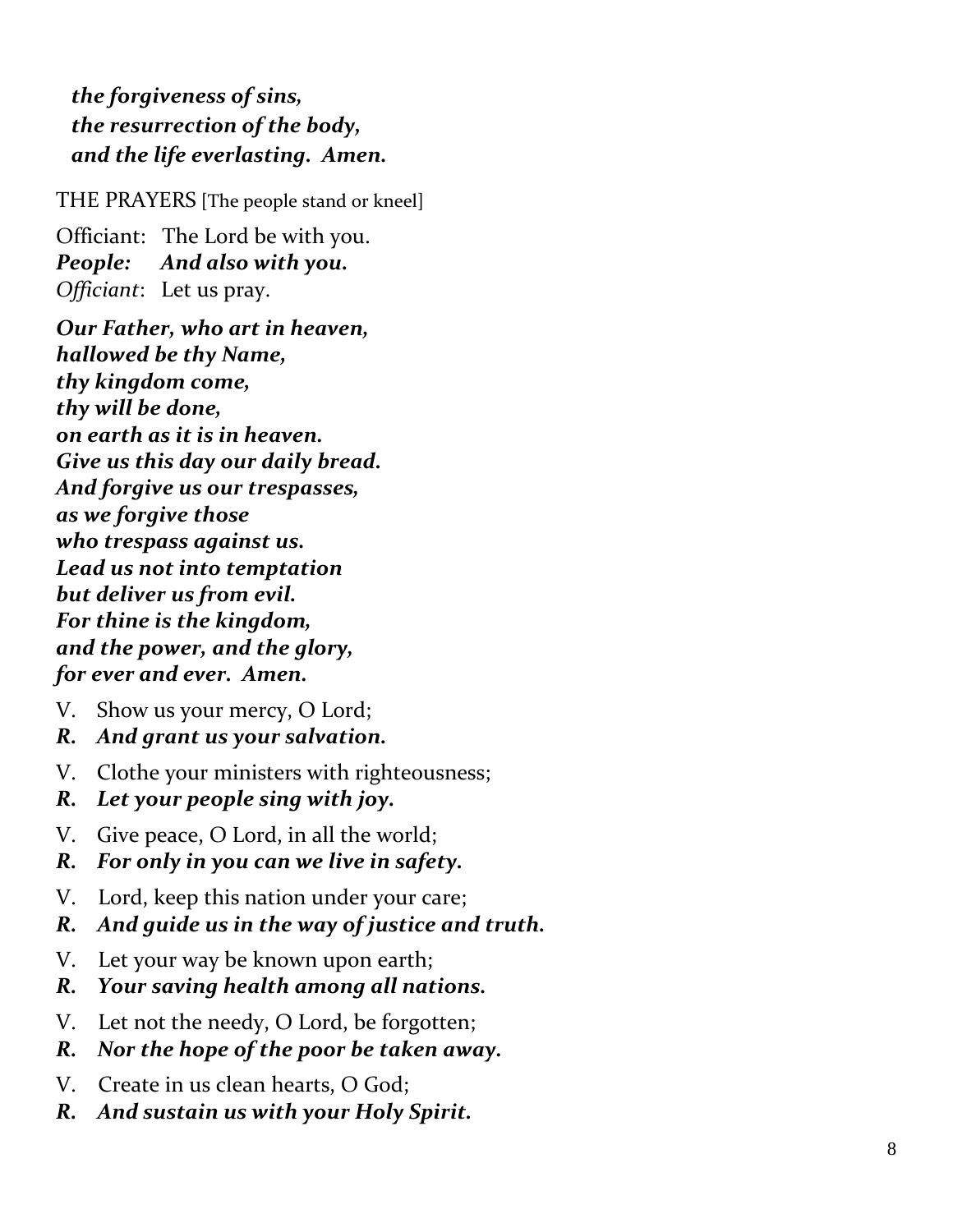The Officiant then says one or more collects: THE COLLECT OF THE DAY Almighty God, you have built your Church upon the foundation of the apostles and prophets, Jesus Christ himself being the chief cornerstone: Grant us so to be joined together in unity of spirit by their teaching, that we may be made a holy temple acceptable to you; through Jesus Christ our Lord, who lives and reigns with you and the Holy Spirit, one God, for ever and ever. *Amen.*

The Officiant and the people say together: PARISH PRAYER IN TIME OF TRANSITION

### *Gracious God:*

*We ask for your guidance in our search process for a new rector. Help us to truly hear your voice and follow you with all our heart.*

*We ask that you, through the Holy Spirit, bring us together as one congregation, that all our voices will sing in harmony to call a priest in your church.*

*May we receive with grace the gifts your ministers bring to our parish. As your humble followers, we ask this in the name of your Son and our Savior, Jesus. Amen.*

[all standing] PRAYERS OF THE PEOPLE

Officiant: In the confidence that God sees all of us and counts us all of great value, let us offer prayers for every person in every place. Please take turns praying the petitions.

Let us pray for the world, the church and all who seek new life in Christ. For Michael, our Presiding Bishop, for Lawrence our Bishop, for Geralyn and Daniel our assisting Bishops; for the family of Christ throughout the world, remembering particularly all who minister in this congregation and community, especially our worship leaders, the Altar Guild and the Vestry. We pray for all of the churches and organizations in our diocese especially *St. Boniface,* Lindenhurst; *The Staff & Board of Managers of Camp DeWolfe'; The Jubilee Center,* Mastic Beach; *The Spouses of Diocesan Clergy; The Church of the Redeemer,* Mattituck; *St. Mark's*, Medford, and *Trinity Church*, Northport.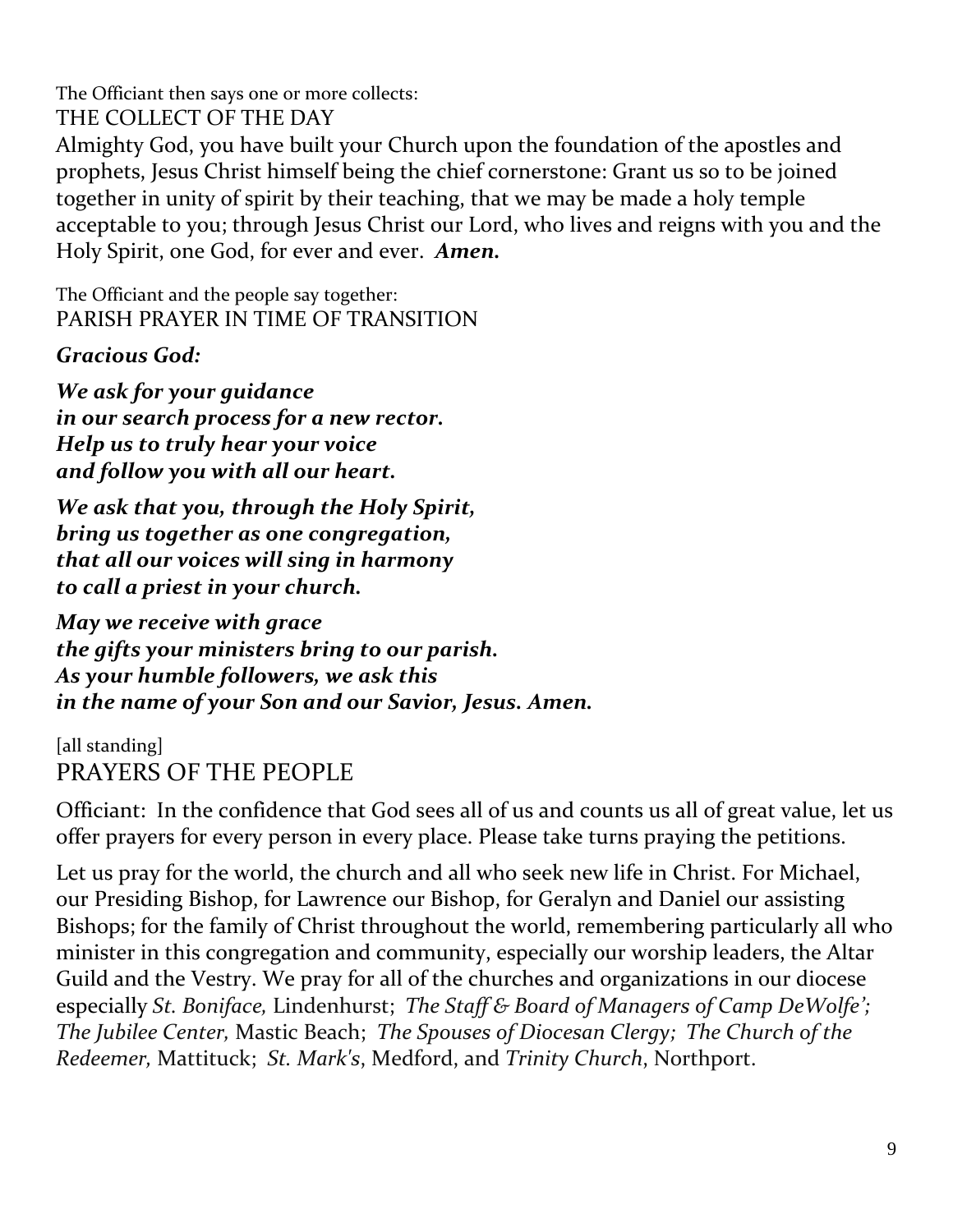For this holy gathering and for the people of God in every place. *People: Hear us, Christ.*

*For our parish community of Christ Church and for the community of Sag Harbor, that God will guide us with wisdom, give us strength, and provide for our ministry. People: Hear us, Christ.*

*We pray for our nation, especially for all in leadership roles. We pray for President Biden that you remain steadfast in his heart and imbue him with compassion. We pray for all those who serve in the Armed Forces, and we pray for all the military involved in the mission in Ukraine.*

# *People: Hear us, Christ.*

*May we do all that is good and caring for the world, and for mercy, justice, and peace. We pray especially for all those who seek asylum from terror fear and death. People: Hear us, Christ.*

*For all those in danger and need: We pray for your creation and creatures, the sick and the suffering, (especially Nathan Dawson and family) the hungry and the oppressed, travelers and prisoners, and the dying. For those who are victims of violence and for the perpetrators of violence, may they know your peace. Guide us to live in peace. [Pause for spoken prayers.]*

*People: Hear us, Christ.*

*For ourselves, our families, and those we love. [Pause for spoken prayers.] People: Hear us, Christ.*

*Lifting our voices with all creation, and all the saints, let us offer ourselves to the living God through Christ. We thank you for the cloud of witnesses and blessings of this life. We pray for all who are having birthdays especially Cherie Strickland (who we forgot last week - Happy 'Longest Day of Summer' June 21st Birthday, Cherie* ☺*! For your bounty we give thanks.* [Pause for spoken thanksgiving] *People: Hear us, Christ.*

Officiant: Gracious God -- Receive the prayers we offer this day for all in every danger and every need, and every thanksgiving, through Jesus Christ our Lord. *Amen.*

THE PEACE Officiant: The Peace of the Lord be always with you. *People: And also with you.*

# **Offertory Hymn:****LEVAS 181 Amazing grace!**

[please place donations/pledges in the Offertory plate]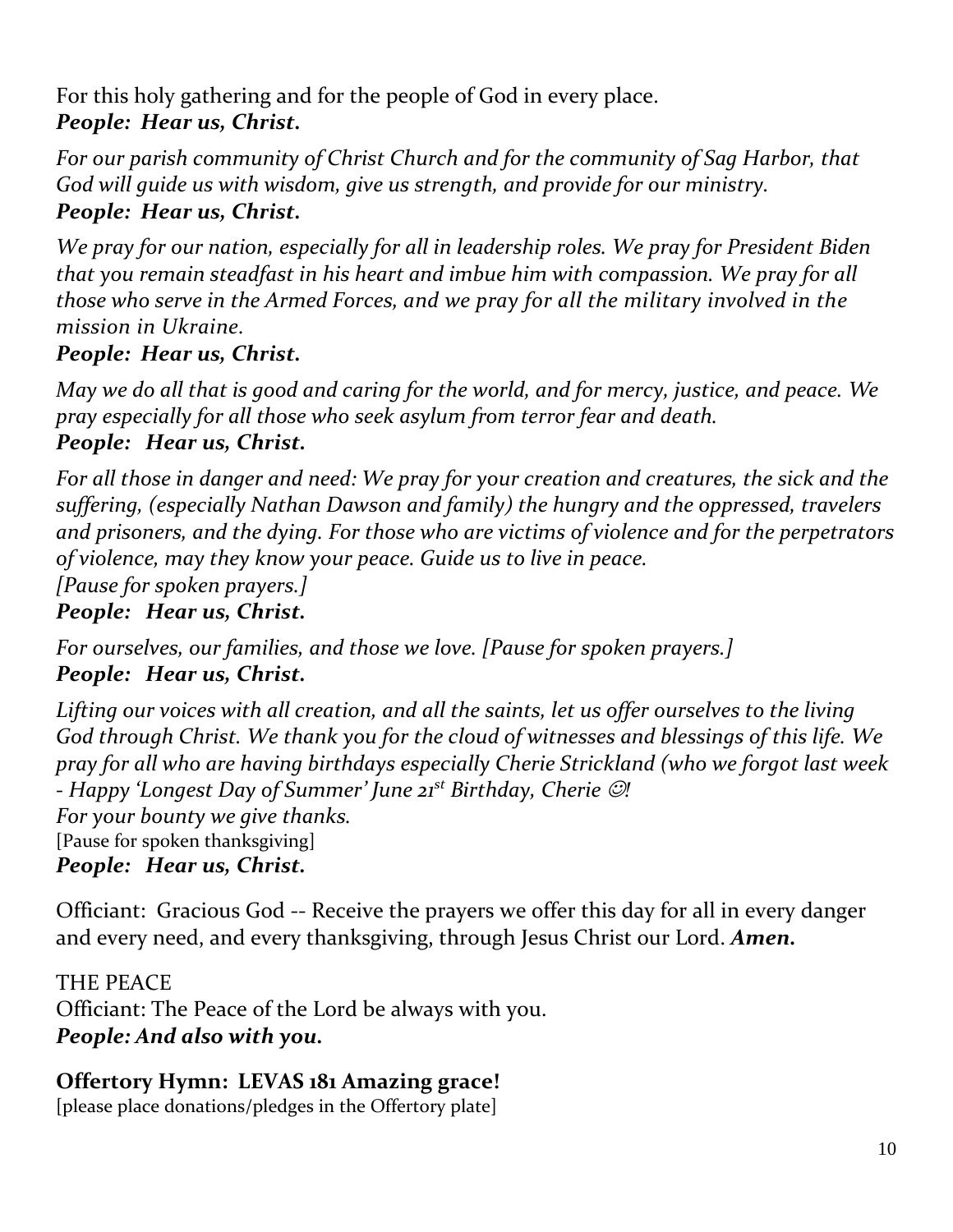THE GENERAL THANKSGIVING Officiant and *The People:*

*Almighty God, Father of all mercies, we your unworthy servants give you humble thanks for all your goodness and loving kindness to us and to all whom you have made. We bless you for our creation, preservation, and all the blessings of this life; but above all for your immeasurable love in the redemption of the world by our Lord Jesus Christ; for the means of grace, and for the hope of glory. And, we pray, give us such an awareness of your mercies, that with truly thankful hearts we may show forth your praise, not only with our lips, but in our lives, by giving up ourselves to your service, and by walking before you in holiness and righteousness all our days; through Jesus Christ our Lord, to whom, with you and the Holy Spirit, be honor and glory throughout all ages. Amen.*

Officiant: Let us bless the Lord. *People: Thanks be to God*

Glory to God whose power, working in us, can do infinitely more than we can ask or imagine: Glory to him from generation to generation in the Church, and in Christ Jesus for ever and ever. *Amen.*

## �ANNOUNCEMENTS

**JOIN US FOR COFFEE, TEA** and nibbles after the service, and sign-up for next week! See our eNews letter for the link to Sign-Up.

### **We encourage everyone to sign-up to lead Morning Prayer**

Sign-up using the link on our eNews bulletin or call Roz at the office. She will work with each of you so you feel comfortable doing this. It's easy and fun and our church needs you!

### **Many ways to GIVE BACK to Christ Church, including online via PayPal!**

1) pick up your pledge envelopes on back table and use them to submit every time you come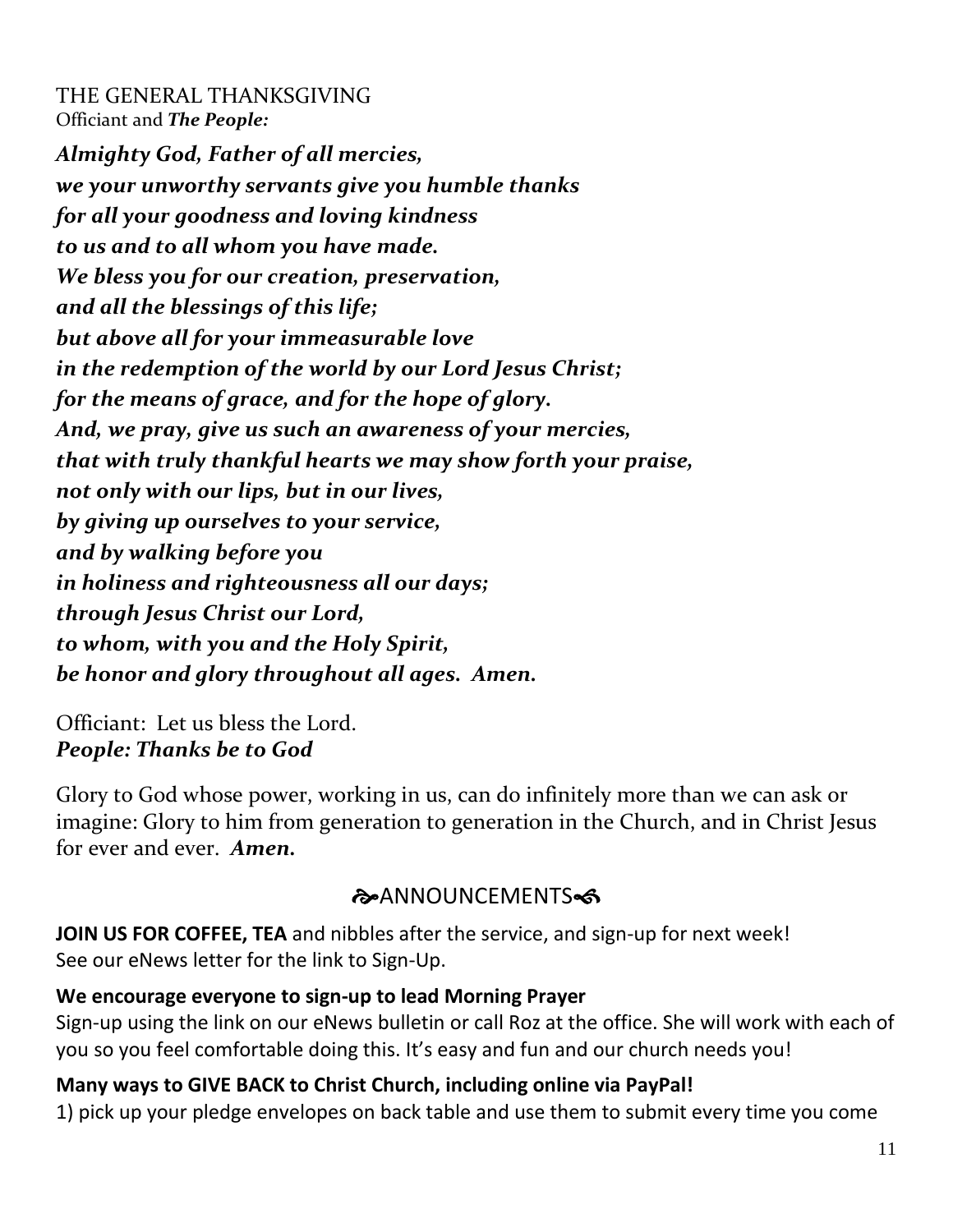to church

- 2) Visit our website:<https://www.christchurchshny.org/how-to-give> & click PayPal link.
- 3) Mail your check to the Church Office at PO Box 570, Sag Harbor 11963.

**Please fill out a white welcome card if you are new** so we can get better acquainted and send you a weekly "What's Up" eNews about goings on at Christ Church.

**More information about our church?** Call us at 631-725-0128, email us: [info@christchurchshny.org](mailto:info@christchurchshny.org) or visit our website: [https://christchurchshny.org](https://christchurchshny.org/)

**DID WE FORGET SOMETHING? YOU ARE the church -- Please stand up and let us hear from you!**

-----------------------------

**Closing Hymn: 410 Praise, my soul, the King of heaven**

Officiant: Go in Peace to Love and Serve the Lord! People: *Thanks be to God.* 

ORGAN POSTLUDE